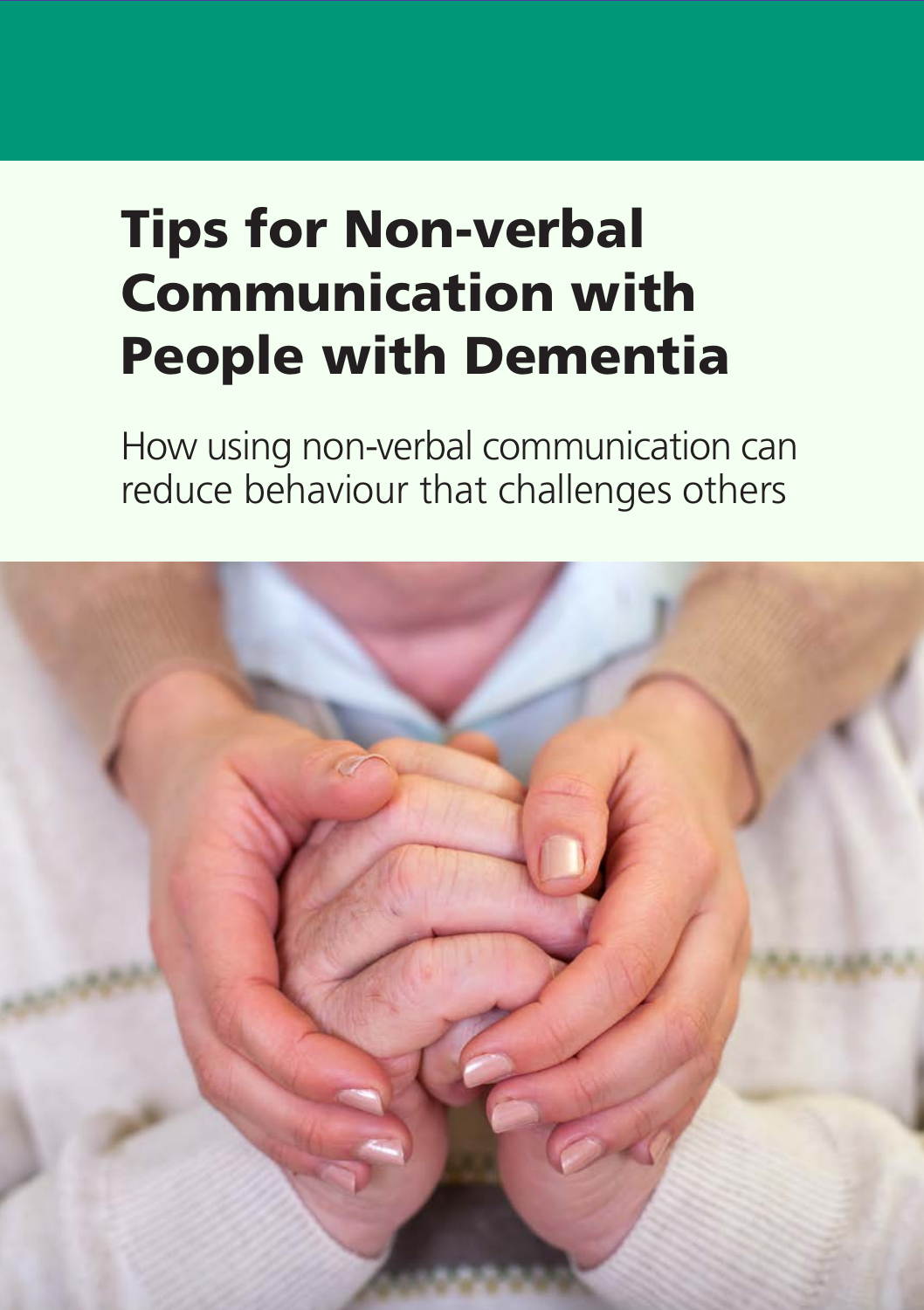Published by Agora Business Publications LLP Nesfield House Broughton Skipton BD23 3AN

**Publisher:** Agora Business Publications

**Phone:** 01756 693 180

**Fax:** 01756 693 196

**Email:** cs@agorabusiness.co.uk

**Web:** [www.agorabusiness.co.uk](http://www.agorabusiness.co.uk)

**© Copyright 201**8 **Agora Business Publications LLP.** This material may only be used in the furtherance of the subscriber's business and may not be sold, hired, copied or used for any other commercial purpose etc. without the prior written consent of Agora Business Publications LLP. Every effort has been made by Agora Business Publications LLP to ensure that the information given is accurate and not misleading, but Agora Business Publications LLP cannot accept responsibility for any loss or liability perceived to have arisen from the use of any such information.

Agora Business Publications LLP. Nesfield House, Broughton, Skipton BD23 3AN. Registered in England No. OC323533, VAT No. GB 893 3184 95.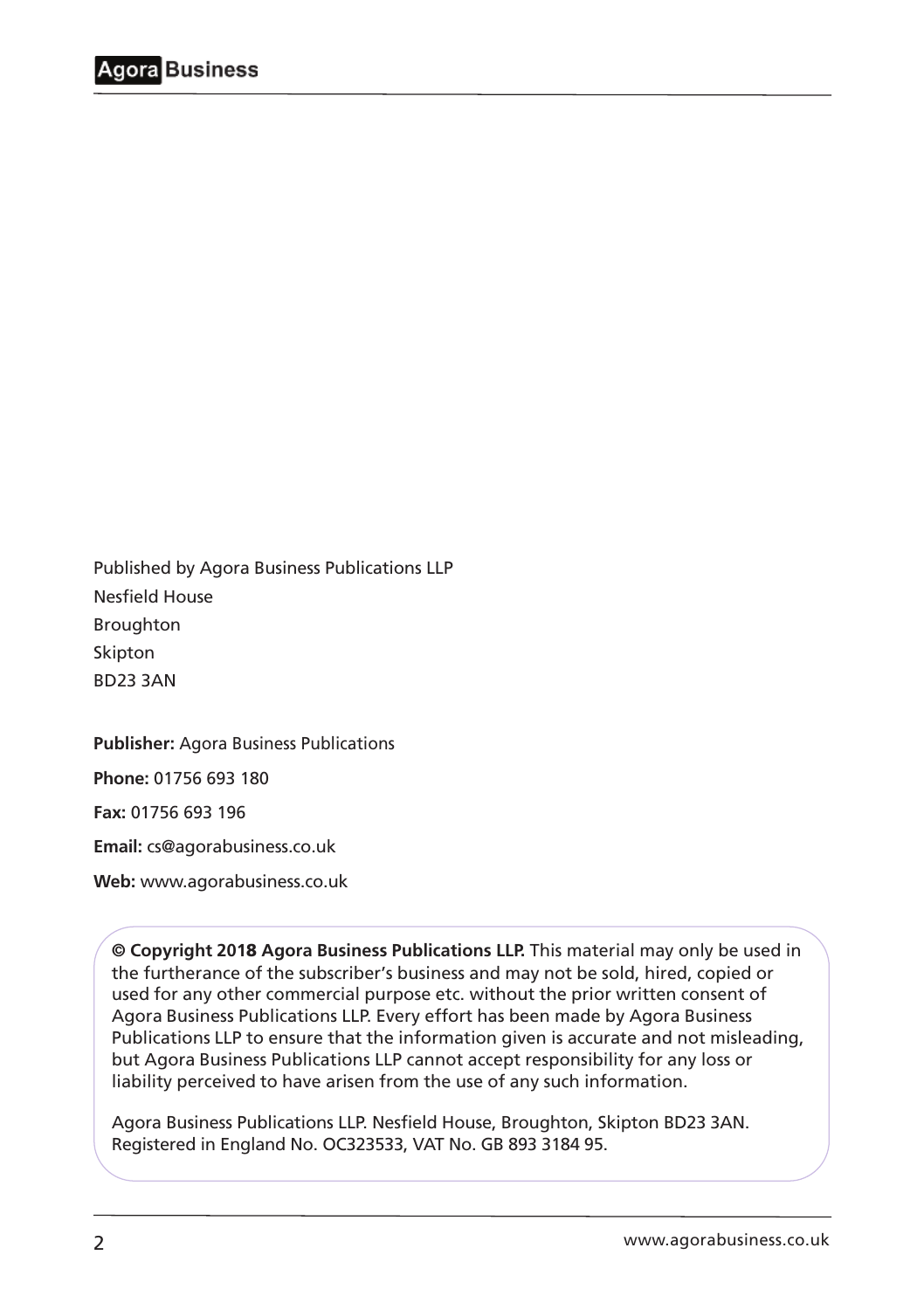## <span id="page-2-0"></span>Foreword

#### **Dear Reader,**

Would you believe that 10% of your communication is verbal and 90% non-verbal? What you express with your body language is often much more important than what you verbalise. Above all, what you say should match your facial expression and your gestures. If it doesn't, the person you're communicating with will probably not believe you – they'll take your body language at face value.

People with dementia – even advanced dementia – can sense the feelings and emotions of those they're communicating with. So it's all the more important that you, as a caregiver, are always conscious of the non-verbal signals that you send out when performing your care activities.

We hope you find this booklet helpful so you are more aware of what you may be communicating, even subconsciously, to your service users and how you can adapt your body language to communicate more positively and effectively.

Yours Sincerely,

Niki Maunch

Niki Haunch

Editor-in-Chief, *Dementia: Care & Support for Care Home Personnel*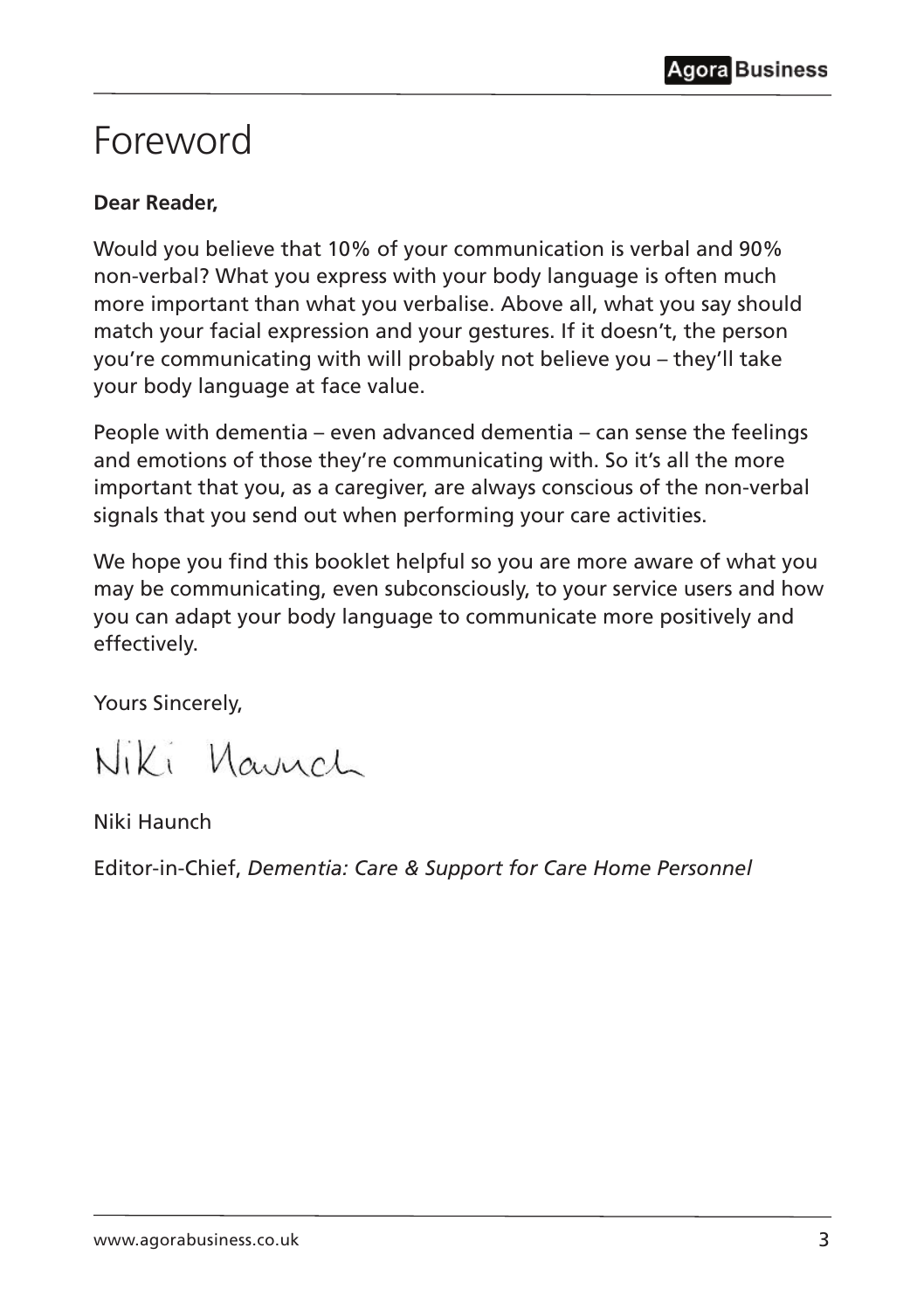## Table of Contents

| How Deliberately Using Non-verbal Communication |
|-------------------------------------------------|
| These 6 Behaviours are the Most Common Triggers |
| 16                                              |
|                                                 |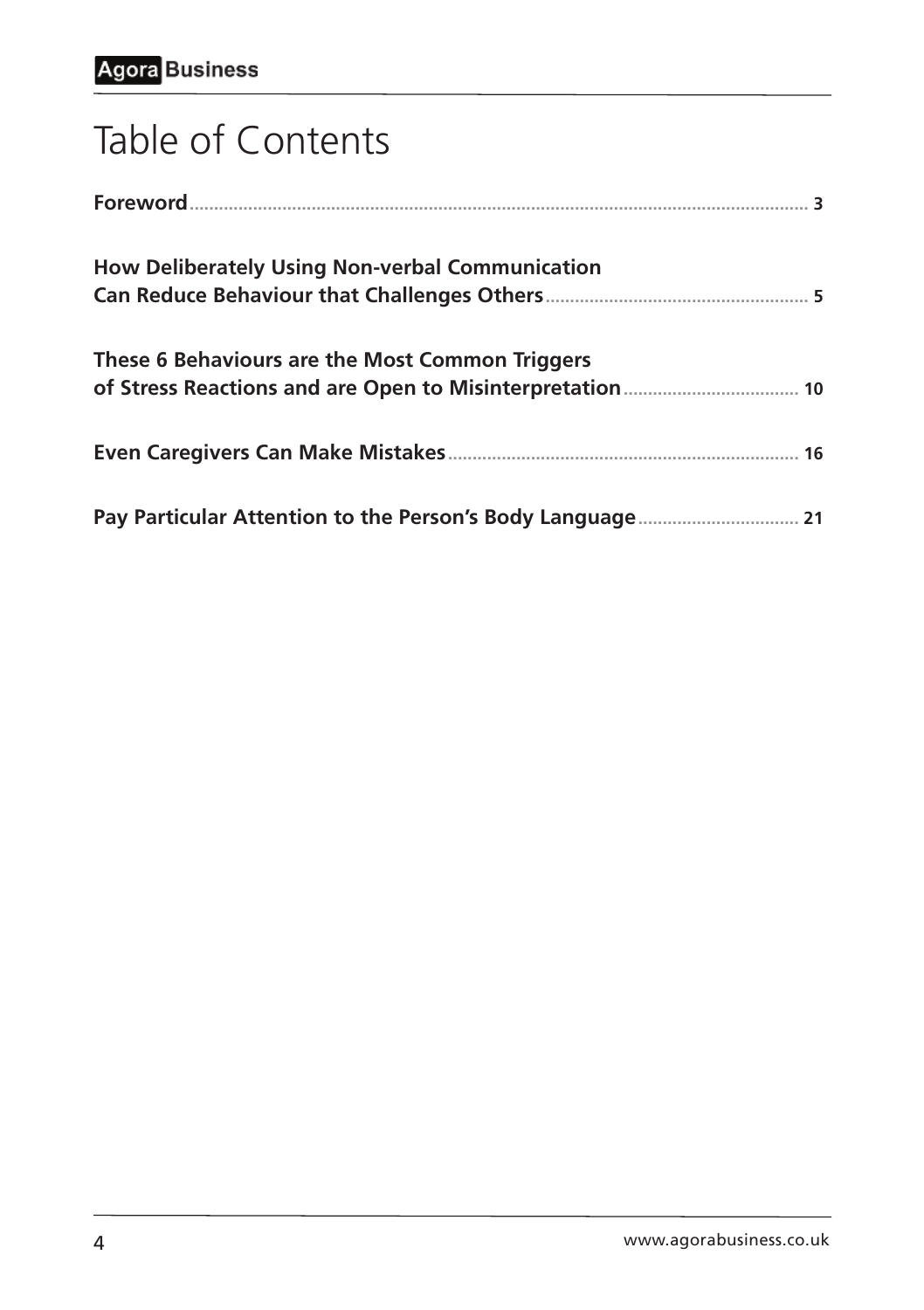## <span id="page-4-0"></span>How Deliberately Using Non-verbal Communication Can Reduce Behaviour that Challenges Others

It's true that dementia itself often leads to behaviour that challenges. But sometimes it's we, the caregivers, who unconsciously provoke the difficult situation – because we don't know how, or don't realise the extent to which, our behaviour affects people with dementia.

#### **Consider the following example:**

A caregiver is sitting on Mrs Miller's bed. Mrs Miller has dementia. The carer raises a fork to Mrs Miller's mouth and, at the same time, says, *"Hello, Mrs Miller, open your mouth and eat."* Mrs Miller reacts by shouting at the top of her voice – and knocking the fork out of the nurse's hand. Could the caregiver have avoided this



unpleasant situation? If she had adapted her body language to Mrs Miller, the reaction would not have been so violent. And so, deliberate and targeted non-verbal communication on the part of the care provider could substantially reduce Mrs Miller's need for tranquilisers.

To be able to communicate effectively with people with dementia, you have to:

- 1. Know what they're capable of sensing
- 2. Be aware of what they might misunderstand, and
- 3. In particular, develop an awareness of the extent to which we, as caregivers, can fool ourselves in our interpretation of their body language.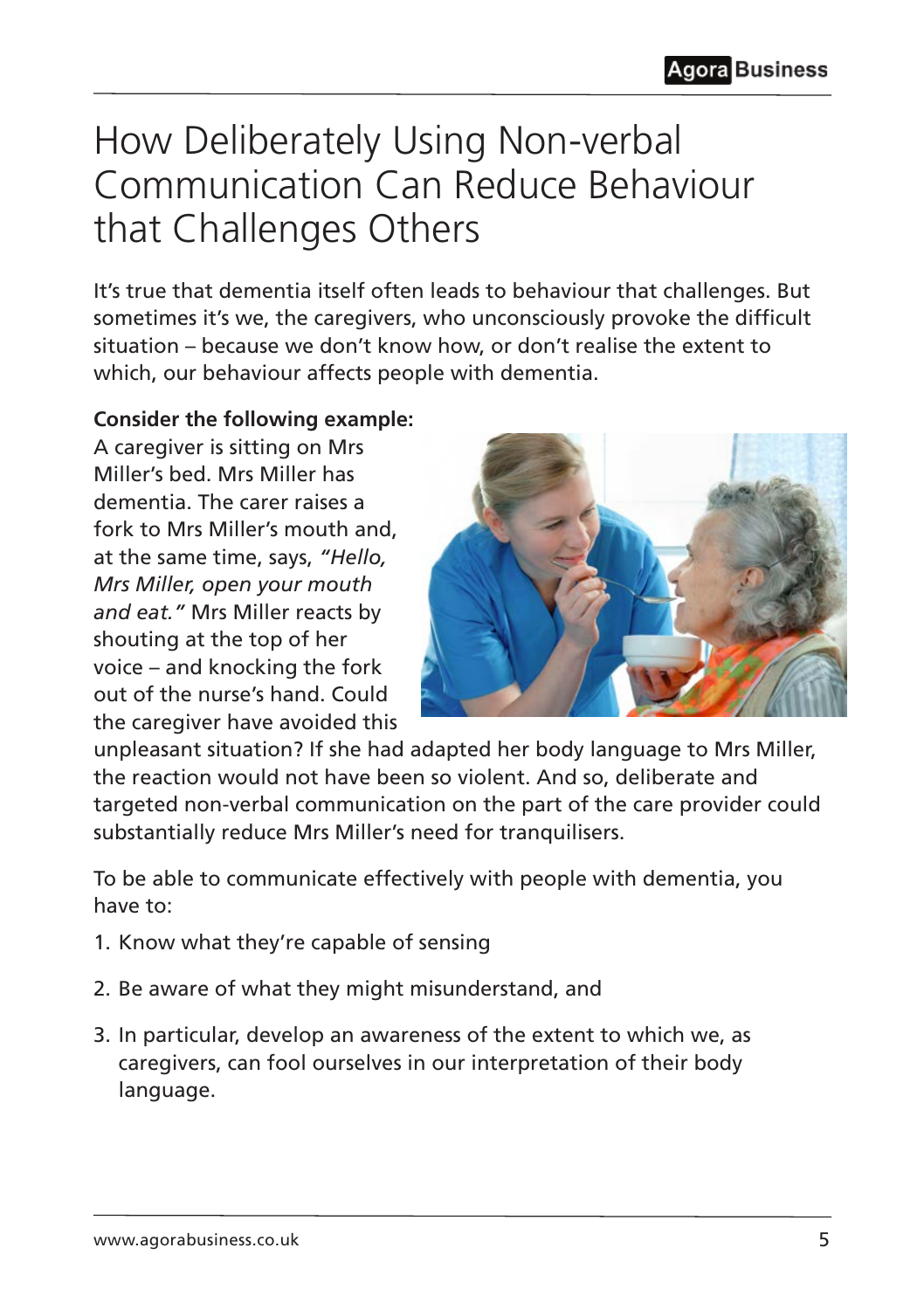## **How People with Dementia Sense Non-verbal Communication**

People with dementia are as different from another, as you and I. And they also differ from one another with regard to the extent to which they pay attention to other people's body language. But, in general, you'll observe the following in people with dementia:

They **actively interpret** other people's body language. And they do so increasingly intensively with the progressive loss of their ability to speak and to understand speech. You may even detect **greater sensitivity** to the emotional signals of other human beings in many of them.

## **Our Faces and Our Voices Reveal Our Mood**

As a result of their disease, people with dementia lose the ability to recognise faces and to put names to them. But they remain capable of interpreting **emotive facial expressions** up to the point where their dementia becomes very severe. They still know that a smile is an expression of relaxation, pleasure or sympathy. And they haven't forgotten that tears are a sign of sadness and that furrowed eyebrows and pinched lips convey annoyance, stress and rejection. They know from our face and the tone of our voice how we're feeling – specifically, whether we're relaxed and happy, or stressed and insecure – and whether or not we like them.....

## **Hiding Your Feelings Won't Work**

Haven't you been through this at some point before? You bravely try to conceal your own problems or bad mood from those in your care but after they've seen your face – even for just a moment – they ask you directly, *"Aren't you feeling well? Have I done something wrong? Are you angry with me?"* In other words, it's impossible to hide our true feelings from them! People with dementia:

- $\bullet$  See through a phoney smile
- Sense suppressed stress and testiness, and
- **•** React with insecurity, irritation or anger to contradictory messages  $-$  to discrepancies between verbal and non-verbal signals.

**Tip:** Don't put on a false, insincere smile. It's better to explain to them, in simple language, that you're not feeling well, so that the person in your care won't think that it's their fault.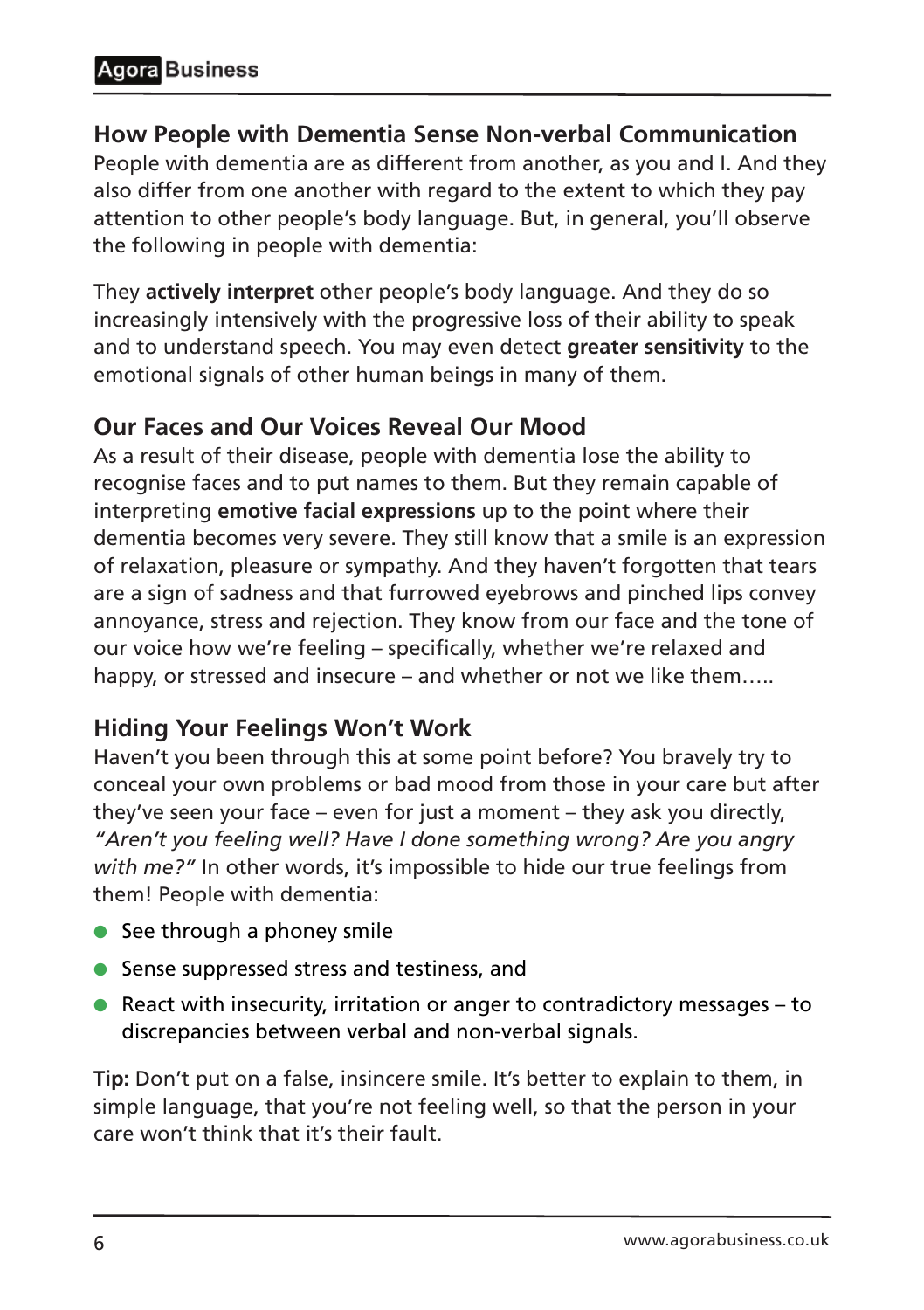## **Haste Makes Waste**

Caregivers run into the following situation almost every day – if they're under pressure and want to get through a treatment faster than usual, just the opposite happens. Those in their care become slower than usual and may even completely prevent the care activities. And not infrequently, the outcome may be aggressive or even so-called **behaviour that challenges.**

But the explanation for this is neither the dementia itself nor their personality – rather, it's usually the **caregiver's body language**. Some carers unconsciously (for example, with furrowed eyebrows, pinched lips, quick or hectic movements, or by avoiding eye contact) provoke a mirror reaction. Some scientists put this down to 'mirror neurons;' which may be responsible for our ability to empathise with others.

## **How the Brain Mirrors Others**

To be able to **foresee** what someone has in mind, our brain mirrors their **movement pattern** – without necessarily understanding these patterns.

If, for example, you just sit very quietly and observe someone holding a glass in their hand, your brain 'pretends' that you yourself were also holding a glass. It activates – unconsciously – precisely those cells in your motor centre that would be required for you to hold the glass.

It also analyses the facial expressions and the body language of the person being observed and determines if their likely next move is going to be **harmless or dangerous** for you.



If their face is relaxed and they direct the top of the glass towards themselves, there is very likely no danger. They'll simply put



the glass to their mouth. But if, on the other hand, they appear to be angry and direct the top of the glass in your direction, you should be careful – they may want to toss the water in your face!

Nonetheless, not all mirror activities are concealed. We consciously react to the behaviour and the moods and feelings of other people.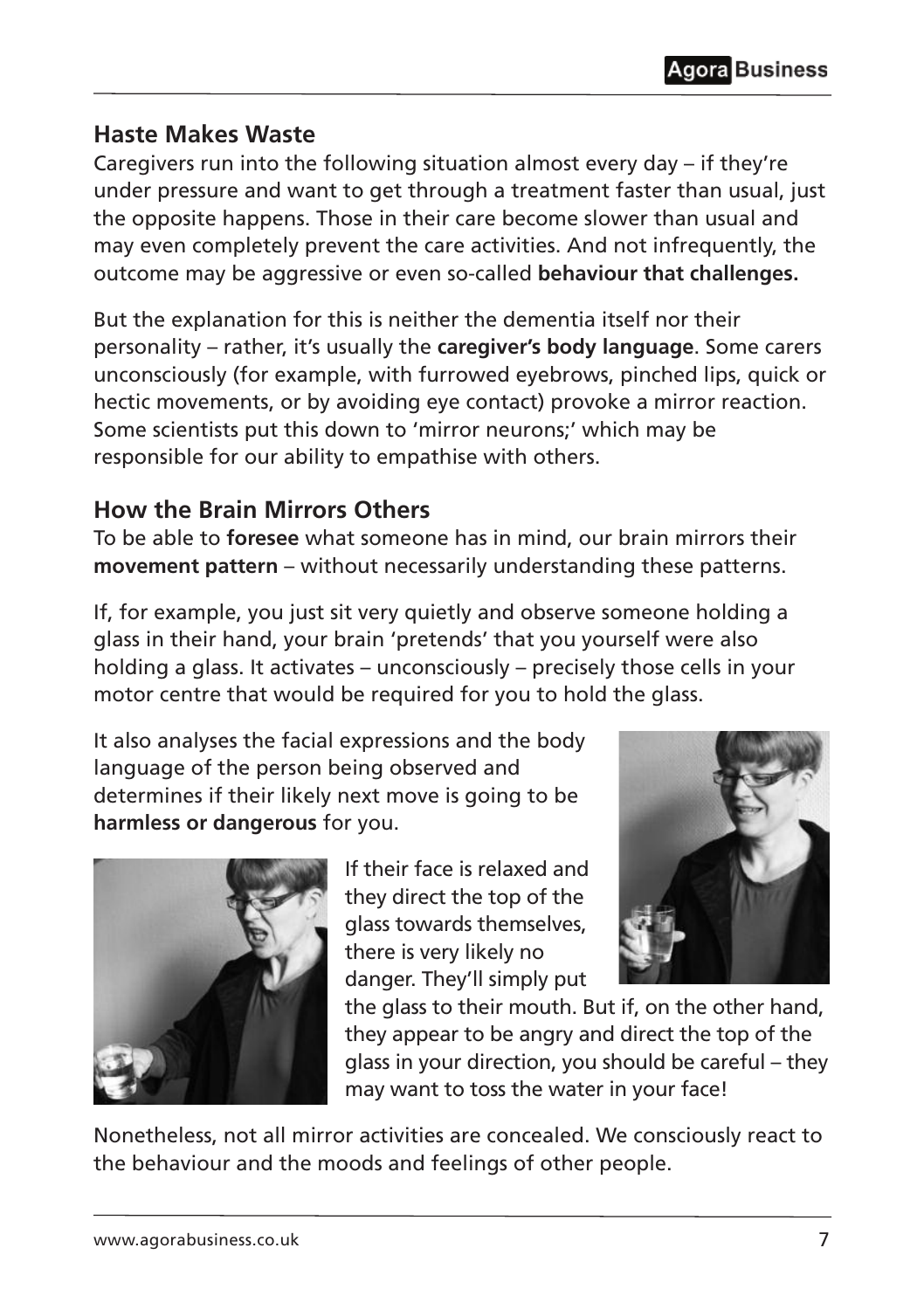## **Agora Business**

We smile or laugh when someone else smiles or laughs. We yawn when we see or hear someone else yawning. We whistle or sing when others do this. We look up when we see someone else looking up to the sky. We feel pain if we see that our child has hurt themselves. We get goose pimples if, in a thriller, a giant tarantula crawls over someone's face. We cry if, in a movie, a likeable person dies – even though we know that it's only a movie…..

And in performing your care activities, you've also probably used your 'mirror neurons' – unconsciously but successfully – on many occasions. Don't you, for example, open your mouth yourself when you're helping someone with their eating and would like them to open their own mouth?



#### **How 'Mirroring' Works**

Subconscious mirroring of the actions of the person



being observed **Analysis of their body**<br>being observed **Analysis of their body**<br>gestures, posture, etc. language (facial expressions, gestures, posture, etc.)



Assessment of the situation<br>as the basis for one's own as the basis for one's own



## **How Mirroring Affects People with Dementia**

Mirroring is still prevalent in many people with dementia. But there seems to be one critical difference in comparison with people with normal cognitive function:

The more advanced the disease, the less people with dementia are capable of sensing the moods and actions of others, without imitating and mirroring them.

If, for example, you reach for your coffee cup or you begin to button up your cardigan, people with dementia may do the same thing. And if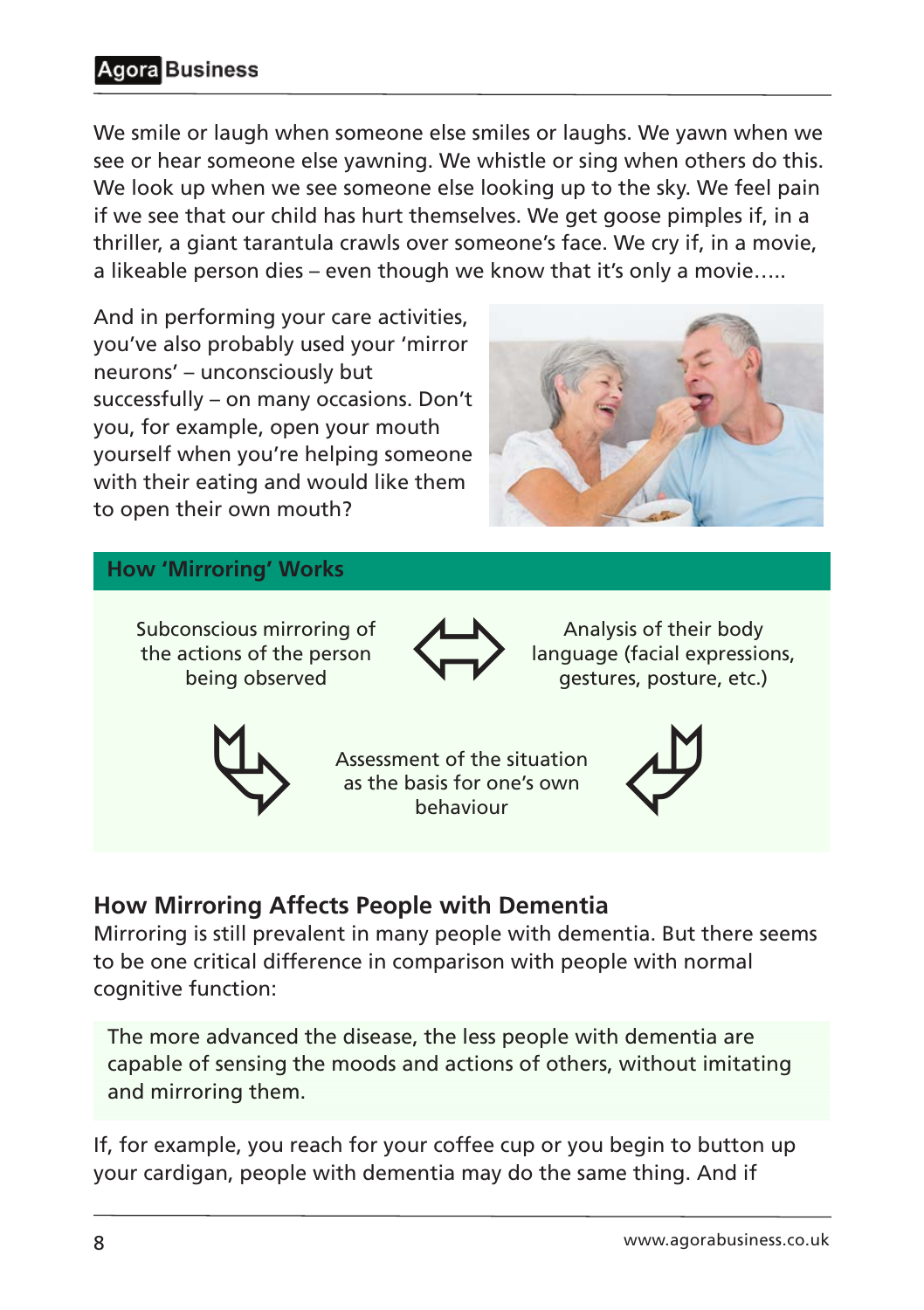someone starts to call out apprehensively or angrily, they'll promptly also feel anxiety and anger – and may begin to shout loudly. This means that their **'signal inhibitors' are not working as well** as those of people with good cognitive function – and that they're at the mercy of the emotions of others. Their good mood and their mental stability virtually vanish when they sense boredom or sadness in others. Conversely, this emotional contagion also means that we can easily influence them, if they themselves are not doing well, with a sincere smile and body language that expresses calm and serenity. But what does all of this mean?

**Tip:** Be more aware of your own body language. Use facial expressions and touching more purposefully. Ensure that people with dementia are not infected with the anxiety, agitation and shouting of their fellow residents.

## **Non-verbal Communication Can Easily be Misunderstood**

People with dementia no longer grasp the sense of many if your care routine activities. They perceive our movements and actions:

- **.** Slowly
- **•** Fragmentarily, and
- $\bullet$  Incorrectly.

Again and again, this is misinterpreted and can lead to overreaction. Those affected often interpret our movement patterns and behaviour as aggression.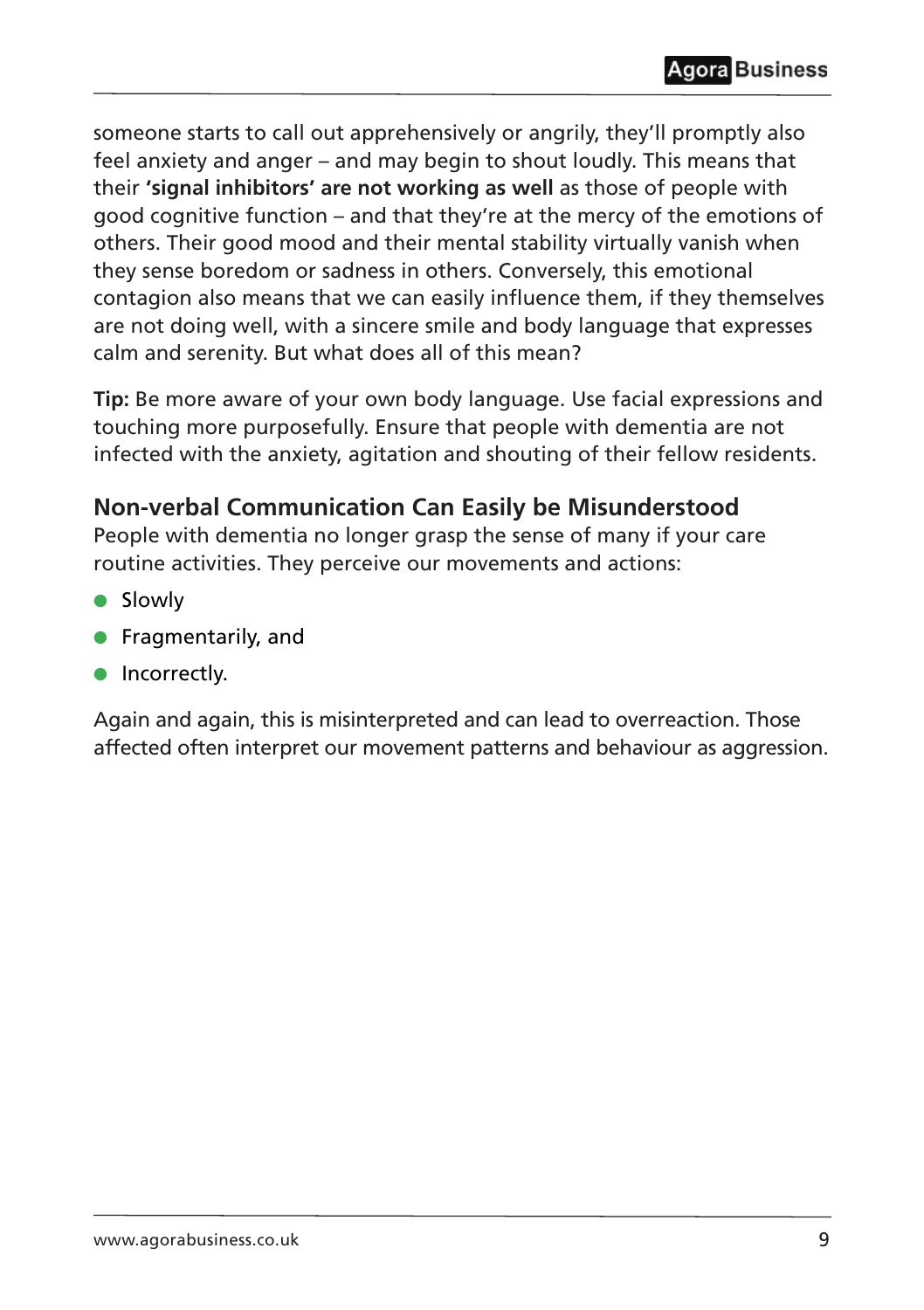## <span id="page-9-0"></span>These 6 Behaviours are the Most Common Triggers of Stress Reactions and are Open to Misinterpretation

## **1. Unconscious Facial Expressions on the Part of the Care Provider**

Caring for someone with dementia requires you to concentrate intensively on what you're doing. But to many people, a concentrated facial expression can look like a **'long face'**, even if we're feeling well and are in the best of moods. Our eyebrows may be furrowed – giving the impression of frowning – and our lips pinched, producing a deep vertical wrinkle above the bridge of the nose.

And we also usually look, in a very concentrated way, at the part of the body that we intend to 'work on.' In people with dementia who, when they're being taken care of, tend to stare incessantly at the caregiver's face, this may be perceived as avoiding eye contact. They often erroneously interpret a concentrated face as being uncommunicative, annoyed, standoffish, and even angry – and they react accordingly.

**Tip:** Always take a look in the mirror when you're helping someone to bathe. Relax and use humour to counter your concentration wrinkles.

## **2. Too much – and Too Loud – Noise**

In many care homes, radios and the television are left on continuously, in order to 'liven things up.' But this non-stop background noise really does no-one any good – particularly not people with advanced dementia. On the contrary – too much noise and too many images stress and irritate them. (The same is true, by the way, for the loud ringing of telephones, the sound of beepers, and the constant call for nurses). Since those affected are usually not capable of turning the sound of the appliances down by themselves, or even of simply leaving the room, this kind of overstimulation literally provokes conflict.

## **3. Inappropriate Tone of Voice**

But the worst thing for people with dementia is when we speak to them too loudly, in a high, shrill tone of voice. Experienced caregivers know that this is what happens: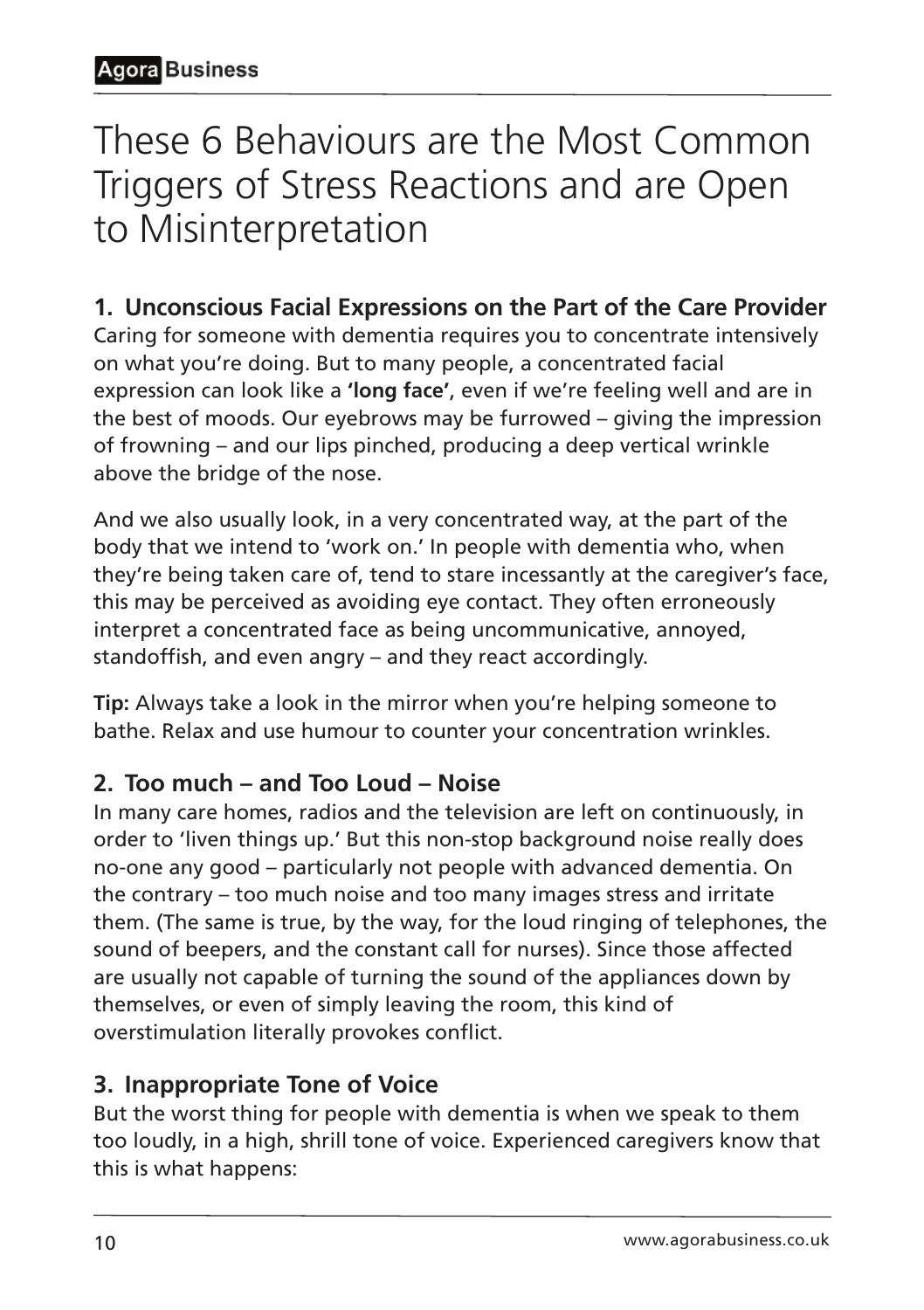- l When we want to make ourselves understood to people who are hard of hearing
- When we're upset, stressed or angry.

But what many of you are not aware of, is that even with the best of intentions, some caregivers may they want to 'mother' those in their care, and may slip into a high, baby-like and overly loud tone of voice. And that can be disastrous! Many people with dementia don't sense this as being loving and well-intended – rather, they take it as aggression (because a high, loud and shrill voice does sound angry) and, logically, get ready to defend themselves.

**Tip:** Don't speak louder – speak more clearly. Make an effort to use a lower tone of voice if you want to 'come across well' emotionally and acoustically. Avoid becoming louder in conflict situations. Instead, whisper, sing and hum, in order to get them to calm down.

You'll also avoid unnecessary stress by refraining from loud goodbyes. *"Bye-bye, I'm going home now"* can give a homesick resident bad ideas.

## **4. Approaching the Person Incorrectly**

As with all older people, those with dementia become hard of hearing and visually impaired, with a substantially restricted field of vision. A situation may become difficult simply because they don't see or hear us approaching – they'll be frightened if we come up to them from the wrong side or from behind, and suddenly move their chair or touch them.



How can you make use of this knowledge in your daily care routine?

**Tip:** If possible, you should:

- **Only approach them from in front**
- **•** Draw your resident's attention to yourself in advance with a verbal or visual signal (e.g. waving to them)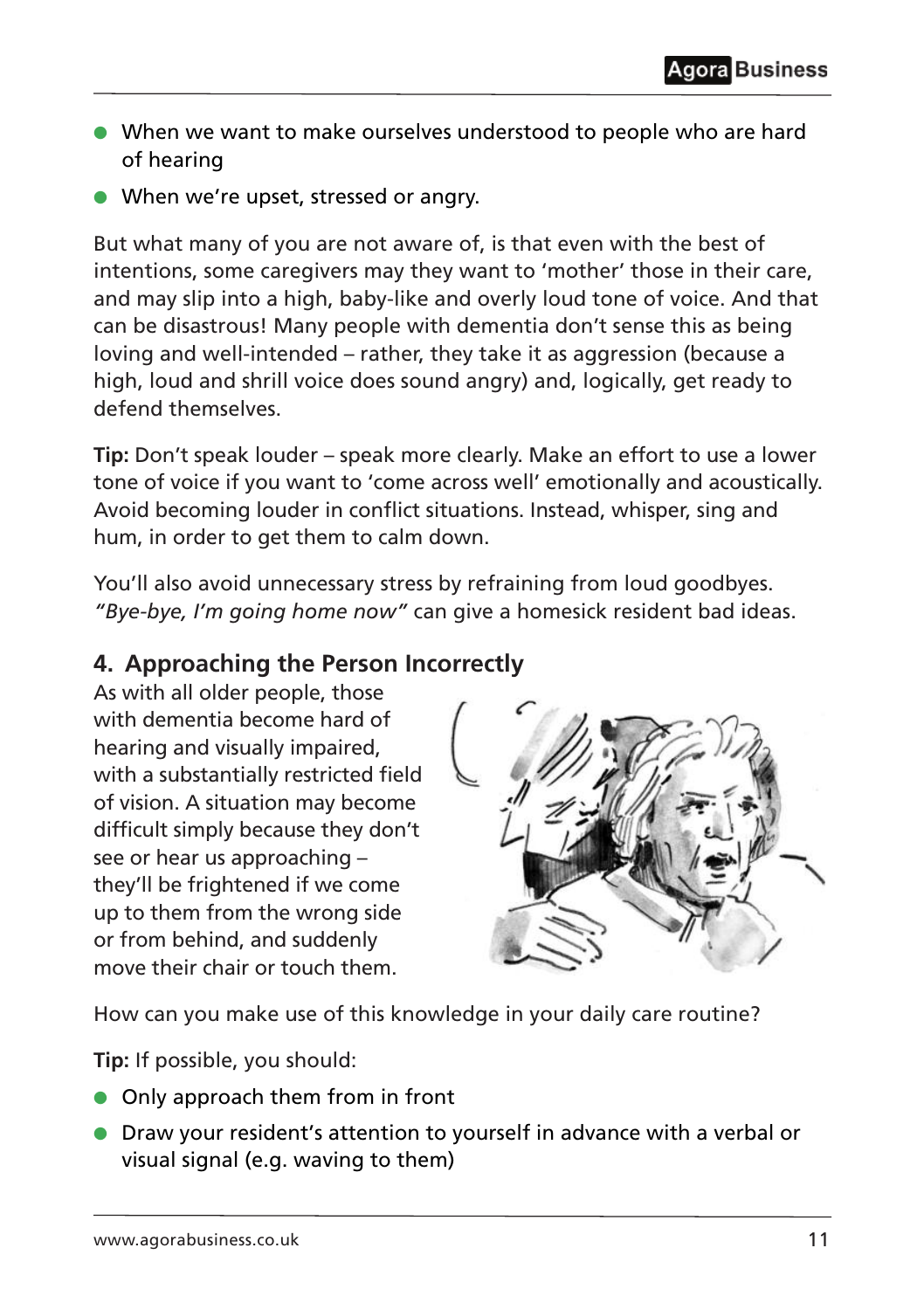## **Agora Business**

- $\bullet$  Show them a friendly face so that it's clear to them that you 'come in peace'
- $\bullet$  Tell your resident what your intentions are
- **Only then perform your care activity.**

When giving them their meal, you should sit in front of them, not beside them.

## **5. Take Your Time**



On the one hand, caregivers are always pressed for time while, on the other hand, the abilities of people with dementia to act and react are substantially slowed down. This doesn't match at all! If caregivers don't give them enough time to understand their intentions, they'll immediately run into various forms of resistance. Those being looked after will fight back!

For example, it's particularly difficult if you're too quick in helping them with their meals. People with dementia sense a spoon that's quickly being raised to their mouth as a surprise attack to life and limb. They resist it by, like Mrs Miller in the example at the beginning of this report:

- $\bullet$  Turning their head away
- $\bullet$  Pinching their lips
- **•** Or even knocking the spoon out of the caregiver's hand.

**Tip:** The more advanced the dementia and the less they see and hear, the more time we have to give them to understand our intentions. A spoon proffered in slow motion has the best chance of getting into their mouth successfully.

**Conclusion:** By working slowly, you'll be more efficient and end up in fewer difficult situations.

## **6. Not Keeping Your Distance**

Sometimes, conflict develops because caregivers come close to those in their care (as they must during the course of their work). People with dementia unfortunately consider some care activities to be too intimate or even disrespectful. Let's illustrate this problem with examples of 5 routine activities or common behaviours.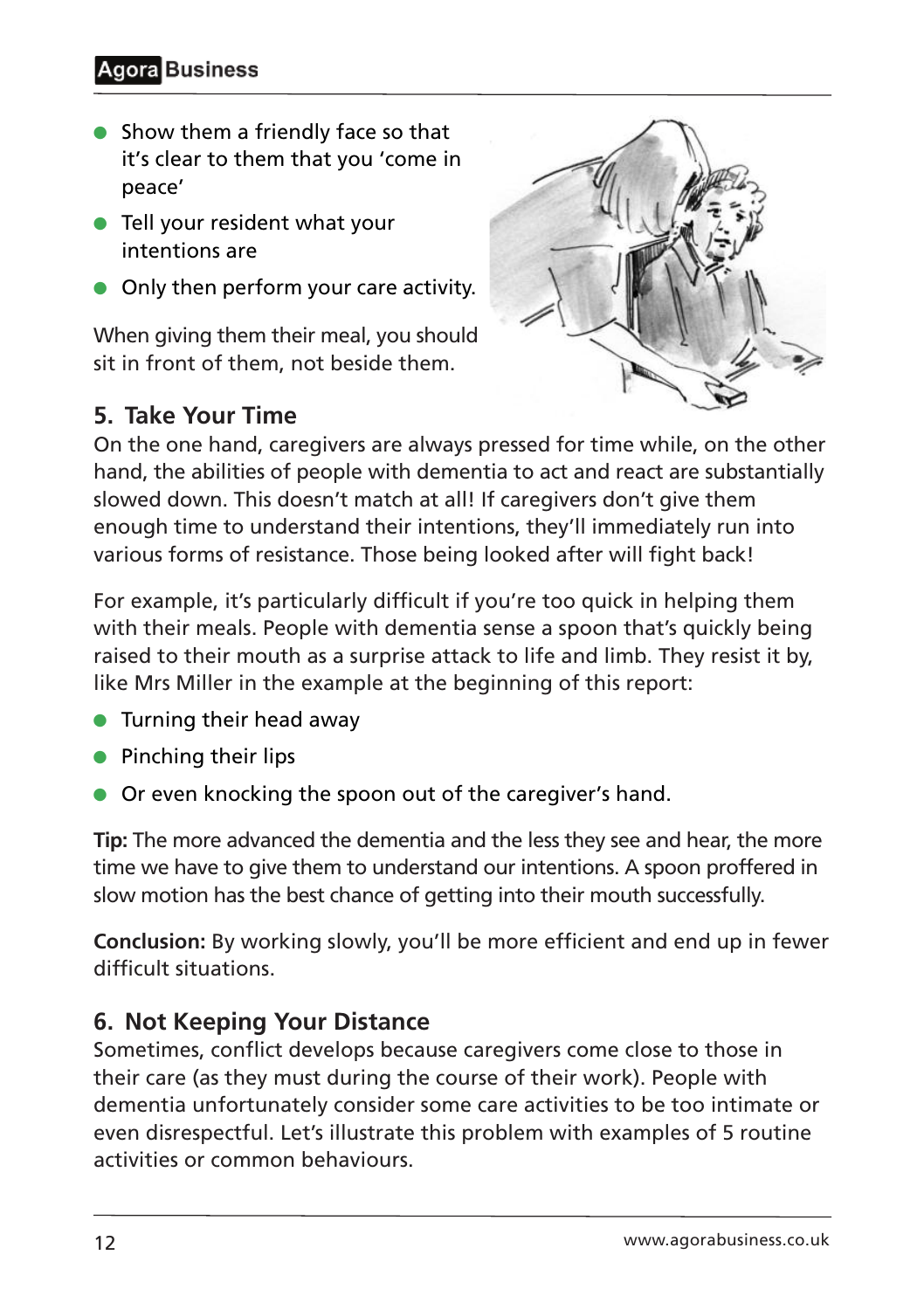#### **Example 1. Sitting on the bed**

For someone who's bedridden, their bed represents their ultimate shelter, their home, their remaining intimate space. So if you sit down uninvited on their bed, that may be, to them, just as threatening as if a stranger would appear on your balcony and wander around your living room. Such behaviour is felt by someone with dementia to be trespassing – and can therefore lead to a defense reaction.

#### **Example 2. Fussing over the person**

It can be observed everywhere that caregivers – without thinking twice about it – are constantly smoothing out the clothing of residents with dementia, for example, when they're helping them to get up from the table after a meal:

- $\bullet$ They smooth out their clothing
- $\bullet$ They straighten their sweaters and blouses
- $\bullet$ They wipe away crumbs.

Have you ever noticed how people with dementia look at that moment? They look humiliated and sad. They seem to be embarrassed or annoyed – like children whose grandmother is removing a smudge from their cheek with saliva. It's no wonder that they sometimes react indignantly!



#### **Example 3. Wiping the mouth**

Many care providers wipe the person's mouth or chin when feeding them, without prior warning. If and when this is necessary is open to discussion. But one thing is sure, it doesn't please anyone, neither people with dementia, nor others, who experience it for themselves – it's extremely unpleasant and frightening.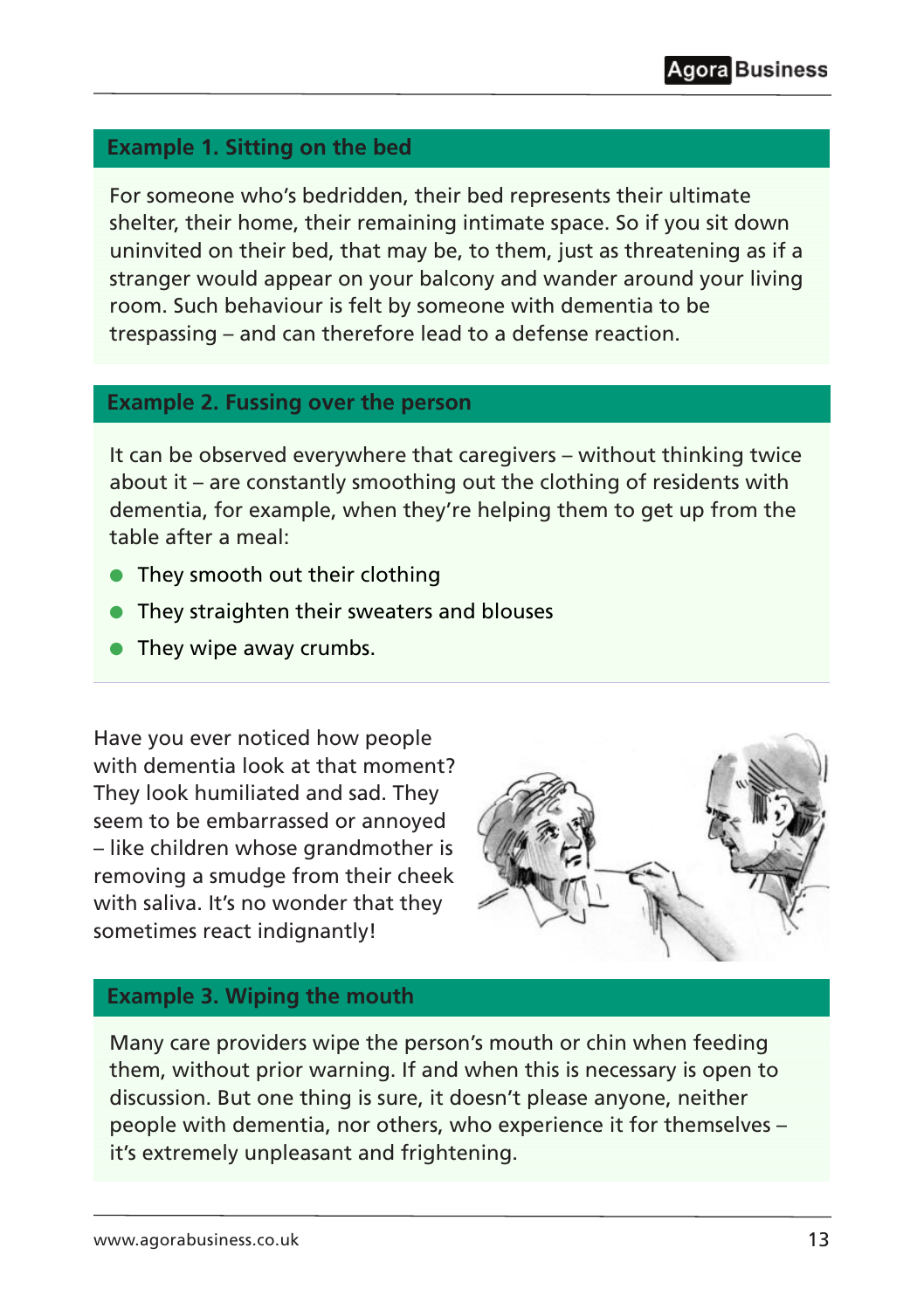## **Agora Business**

**Tip:** If it's necessary to wipe the face of someone with dementia after eating and they can no longer do it on their own, you should definitely tell them in advance what you're about to do. And you should only begin once they've signaled their understanding and agreement to you.



#### **Example 4. Touching their face**

Many caregivers want to touch people with dementia lovingly every time the opportunity arises. That's wonderful. But it's not at all wonderful that they often pat them on the face. The gesture may be well intended but it's not always perceived that way. Many of those being cared for immediately turn their faces away, dismissively or frightened. Not because they may not be fond of the caregiver but because the face is one of the most intimate and sensitive parts of the body – not to be touched by just anyone, just like that.

It's particularly inappropriate to caress someone who's dozing or sleeping on their face. If this is done, it's not surprising that the reaction is one of hitting, spitting and kicking.

So what should you pay attention to regarding touching?



**Tip:** Observe the reactions of those with dementia closely and don't impose physical contact on anyone – even if well-intended.

Give them time to recognise you or at least to get used to being close to someone. Touch the less private parts of their body, like their shoulders, upper arm or hand.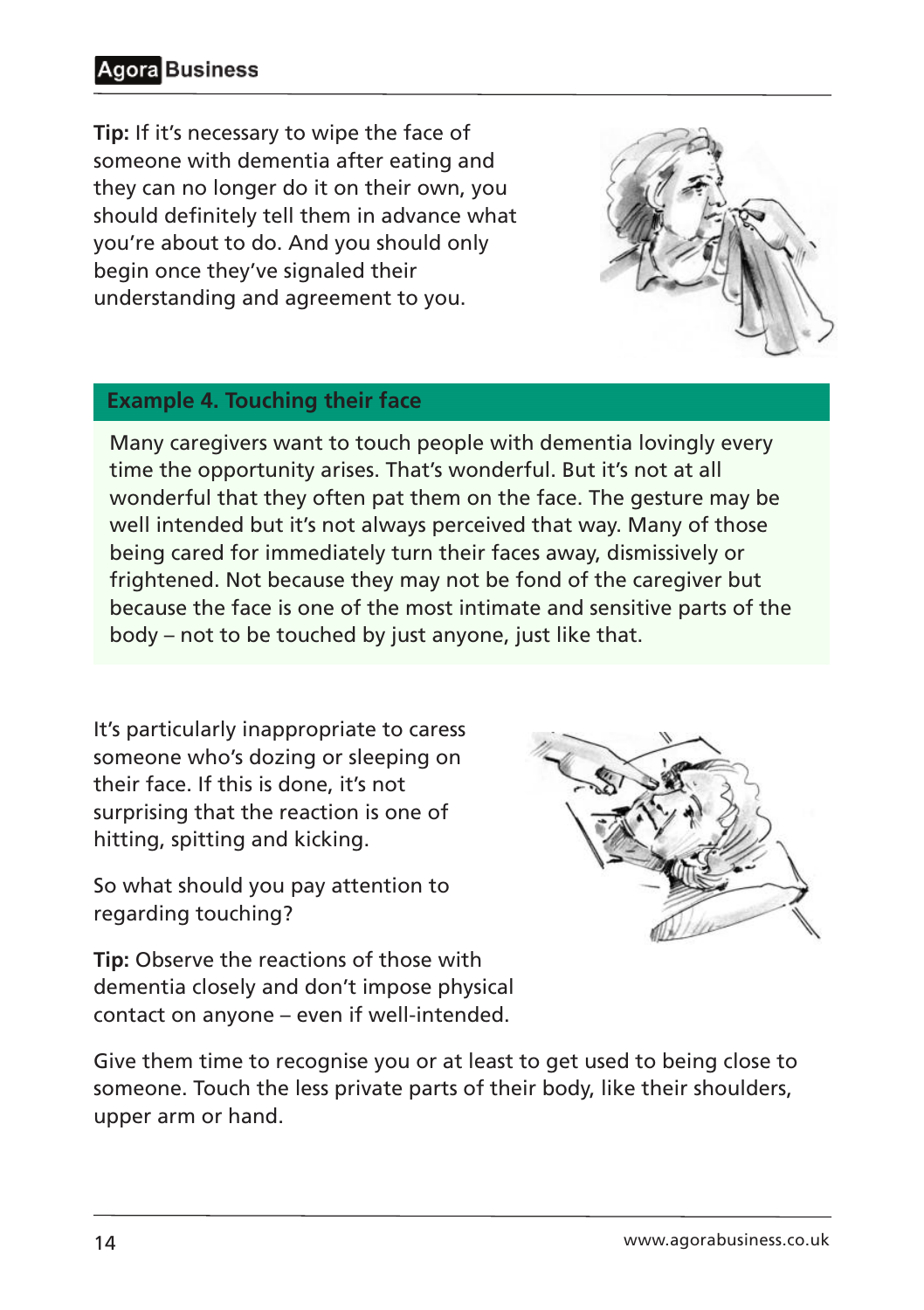### **Example 5. Intimate care activities**

It's also problematic if caregivers come too close without notification or explanation. All of their antennae will quiver if you:

- $\bullet\,$  Take away their bedspread/blanket
- Undress them
- $\bullet$  Begin suddenly with their intimate care.

Proceeding with your care activities in this manner will often be misunderstood as an attack or as sexual aggression. That's why extreme caution is necessary for performing intimate care in people with dementia.

**Tip:** If you want to avoid catastrophic reactions, temper tantrums and panic attacks, any such touching within the framework of your care activities has to be:

- $\bullet$  Announced in advance
- Visible, and
- **•** Performed slowly.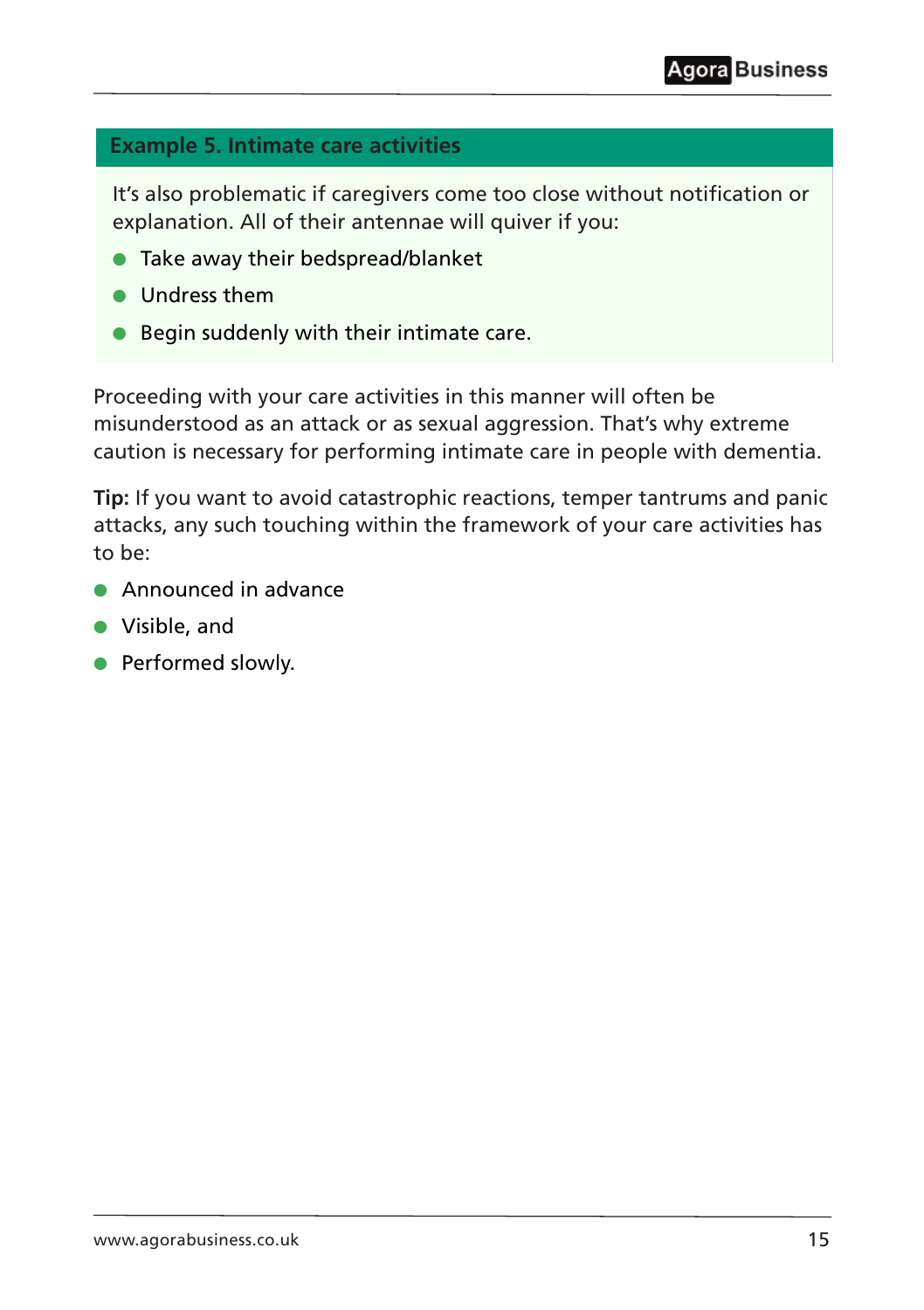## <span id="page-15-0"></span>Even Caregivers Can Make Mistakes

We all imagine that we're reasonably sensitive and capable of correctly interpreting the mood and state of mind others. But in elderly care, especially with dementia, there are many traps that you can fall into. We are sometimes completely wrong about the feelings and needs of people with dementia. And we sometime even trigger conflict because we pass judgement about their **body language too hastily or incorrectly**.

#### **Example 1. A mask-like face can be deceptive**

People with severe depression, like those with Parkinson's disease and advanced dementia, often have a rigid, mask-like, motionless facial expression – their gaze seems to be blank and their face looks sad to us. And in the case of people with Parkinson's dementia, we can be mightily deceived.

The best example of this is my grandmother. When she was still healthy she spoke incessantly but now, with advanced disease, she hardly speaks at all. Her permanently downturned mouth and her disease-associated rigid gaze make her seem to be sad and suffering.

Accordingly, all discussion peters out at some point when, at the Sunday dinner table, she struggles with eating. The entire family becomes depressed because Grandma is apparently doing so poorly.

But recently, something astonishing happened to all of us. When my mother wanted to take her plate away, my grandmother, suddenly perky, said, *"Clap you hands, Harriet!"*

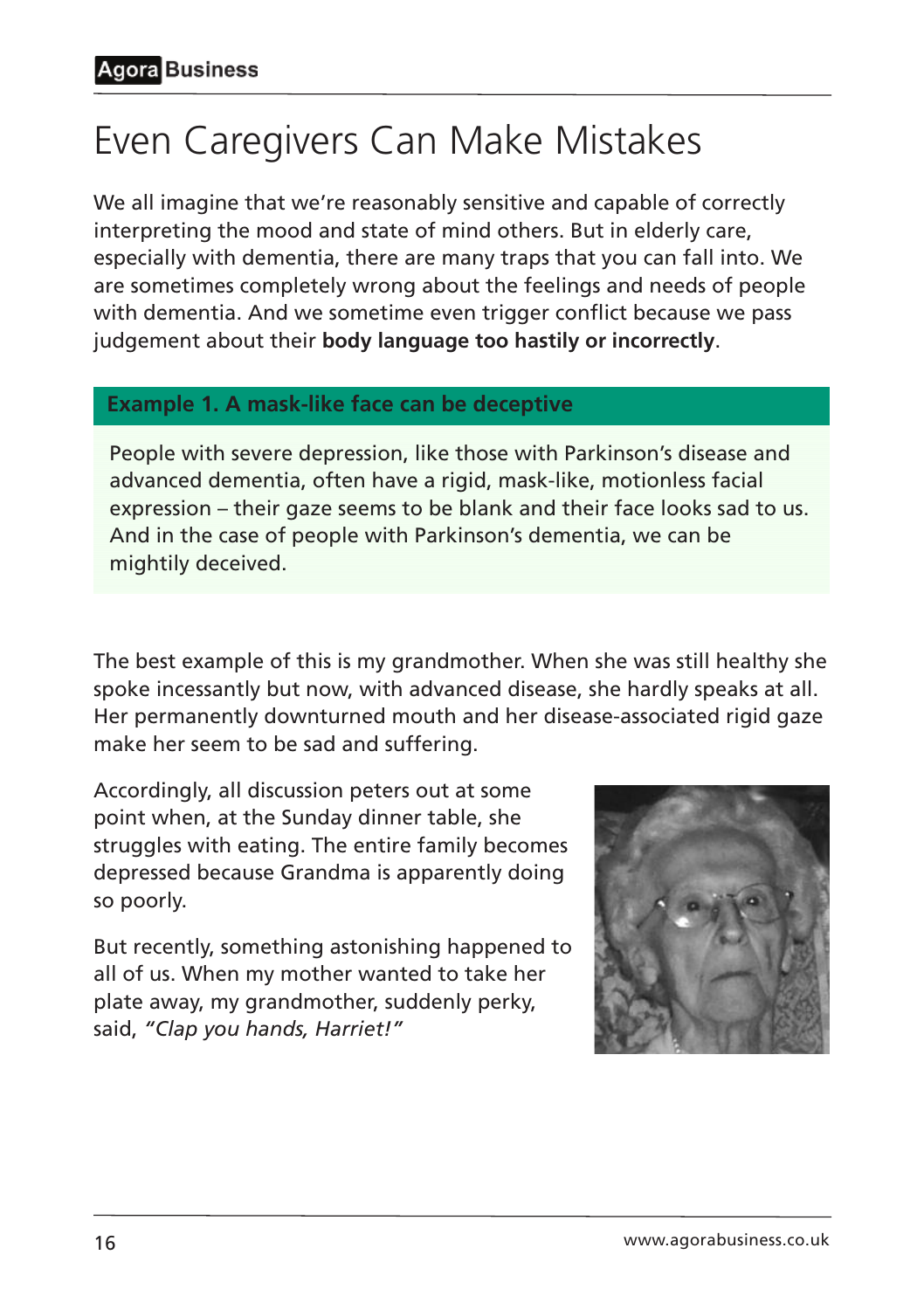## **Example 2. In dementia, gestures are rarely unambiguous**

It's usually difficult to interpret the gestures of people with advanced dementia. On the one hand, they can be stereotypical – displaying repeated arm and hand movements – they smooth, rumple, wipe, knock, etc., endlessly. On the other hand, their gestures are often distinctly unconventional and individualistic, meaning that seemingly similar movement patterns can have totally different meanings and causes in different people.

What do you think? What's the woman in this picture doing? Notice, in particular, her furrowed eyebrows and the wrinkles above the bridge of her nose. She's concentrating on her hand. At first glance, she seems to want to hold it in front of her mouth, presumably because she has to yawn or cough. But let's be honest – how many people with advanced dementia would still do

that? And in any case, most people pull their lips back when they yawn and open their mouths widely. But her lips seem to be almost puckered. If you take a second, less fleeting glance, you'll come to the conclusion that she's discovered something on the inner surface of her hand such as, for example, a remaining bit of marmalade (that she intends to lick). But then again, the fact that she has not stuck her tongue out (what would be typical of licking) speaks against this. Instead, her lips are completely round and tense, making the form of a circle. And in this observation, you can see the solution to the riddle – the lady is singing! She's belting out an aria and her hand represents her sheet of music.

#### **Example 3. The unfriendly look**

Take your time to contemplate the facial expressions of the woman in the photograph.

How is she feeling?

What does the look on her face tell you?

How do you interpret the frowning forehead, the furrowed eyebrows and the pinched mouth with the tightly closed lips?

Does she look friendly and as though she wants to communicate?



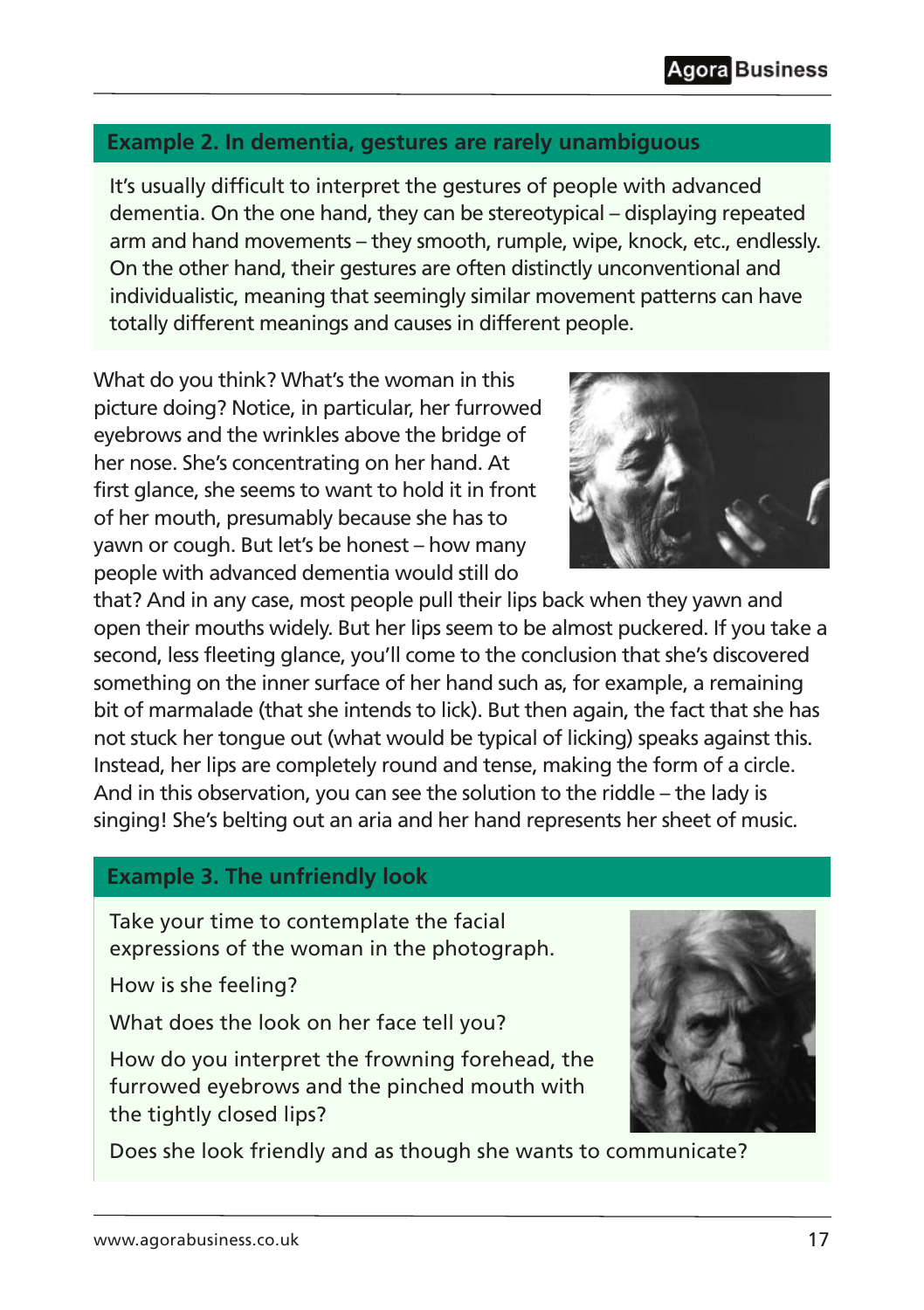Would you not be hesitant about sitting down beside her? Such a facial expression would be taken by most people to be a sign of a bad mood, scepticism or rejection. But you would probably be doing her an injustice because you would be quite wrong with your interpretation. Hers is, in fact, is the tense face of someone who is very concentrated on trying to hear. It turns out that she's very **hard of hearing** and is not at all in a bad mood!

Her hand-to-ear gesture supports this interpretation, as does her slightly rigid gaze, presumably in the direction of the lips of someone who is speaking. Her gaze doesn't at all mean, *"Leave me alone"* but rather, quite the contrary, *"Involve me, I want to speak with and listen to you!"* Unfortunately, a person with dementia is usually not aware of the effect that their facial expressions have on others. They wonder or get annoyed about the fact that no-one wants to have anything to do with them.

**Tip:** Smile and beckon to people with dementia who are also hard of hearing hard in order to produce a relaxed smile on their faces.

In group activities, sit next to them and tell them regularly what others are talking about. It's true that even then they won't always understand everything but they'll at least have the comforting feeling that someone is interested in them. They'll be more relaxed and will come across to others as being more approachable.

#### **Example 4. Don't overlook the rest of their body**

This lady knows for certain that she's being photographed. She's saying *"cheese"* for the camera. At first glance, she seems to be in good spirits. She may even be flirting with the photographer. So what do you think – how's she doing? What lies behind this façade?

Now, please cover her face and concentrate fully on the lower parts of her body. What's the message conveyed by her folded arms? What can you read into her hands – clawing the elbows – the bones of which have turned white due to the sheer muscular tension?

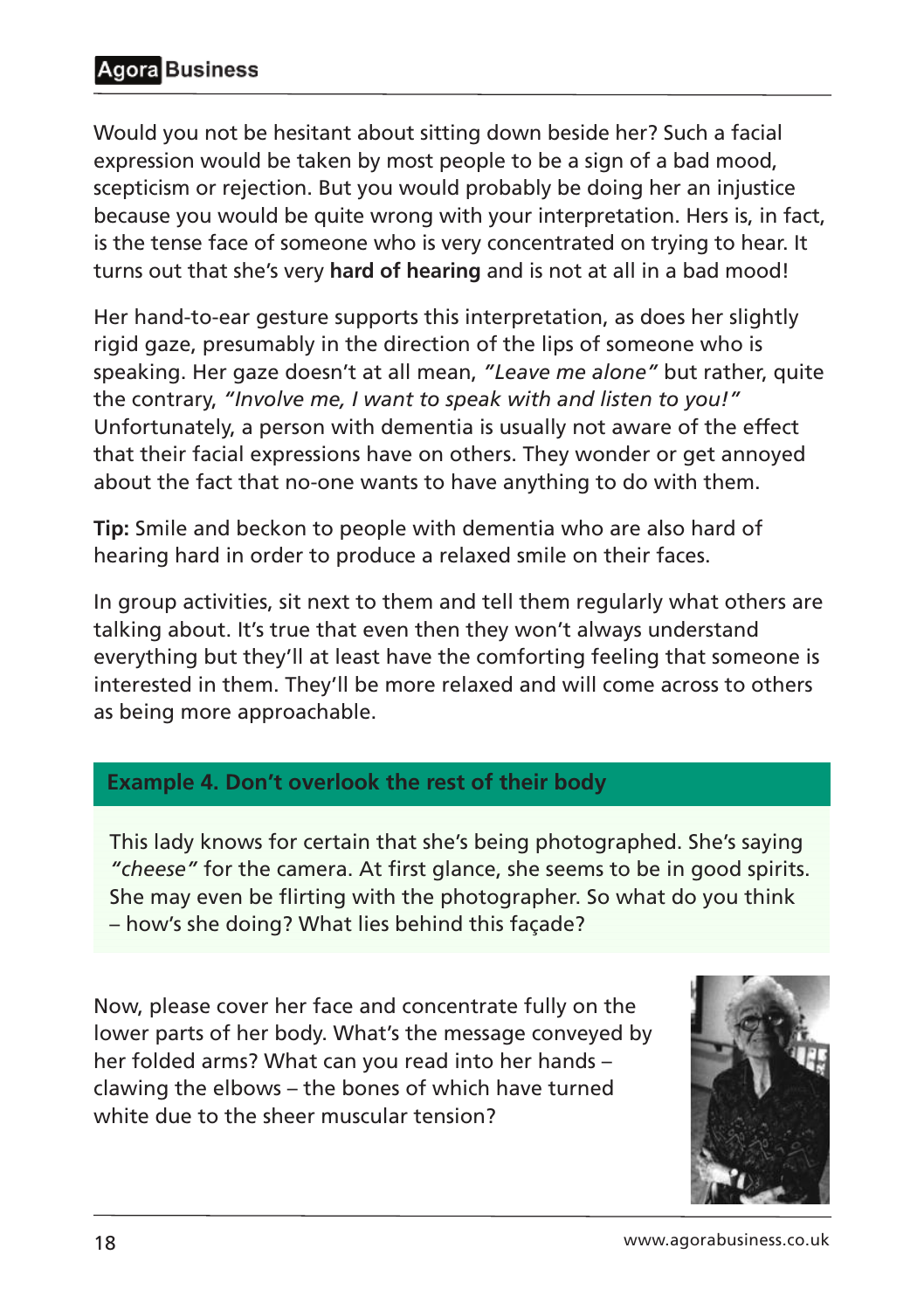To what extent is her facial expression consistent with her gestures? You're right – in this case, the **messages are contradictory**. But we're usually so focused on someone's face that **we hardly notice the rest of their body**, so that it's easy to miss the corresponding red flags (for example, that someone is insecure or feels the need to protect themselves). It's possible that if the photographer would come closer, the woman's 'coquetry' would suddenly be switched off – and that she might even throw her handbag in his face!

**Tip:** After a first glance at their face, pay close attention to the body language of the rest of their body. Take any signs of agitation, tension or anxiety that you pick up seriously.

#### **Example 5. Behaviour that challenges**

It sometimes seems that during care, people with dementia purposefully:

- **•** Tightly hold onto the caregiver
- Pinch them
- $\bullet$  Hit them, or
- $\bullet$ Pull their hair.

Usually **no bad intention** lies behind this behaviour. It's due to either:

- l A **muscular reflex** that they can't control, or
- **Apraxia** (i.e., the loss of purposeful movements).

What turns out to be hitting and hair pulling is sometimes really intended as a caress! So, in such situations, it's completely inappropriate for us to overreact.

**Tip:** Sometimes a glance at their facial expression shows whether people with dementia really want to hurt you or rather, whether they themselves are frightened about what's going on, or can't control their own behaviour.

#### **Example 6. Resistance**

People with dementia sometimes seem to deliberately resist being moved. This impression can be deceptive – resistance is a neurological reflex to an external stimulus that you should not try to suppress.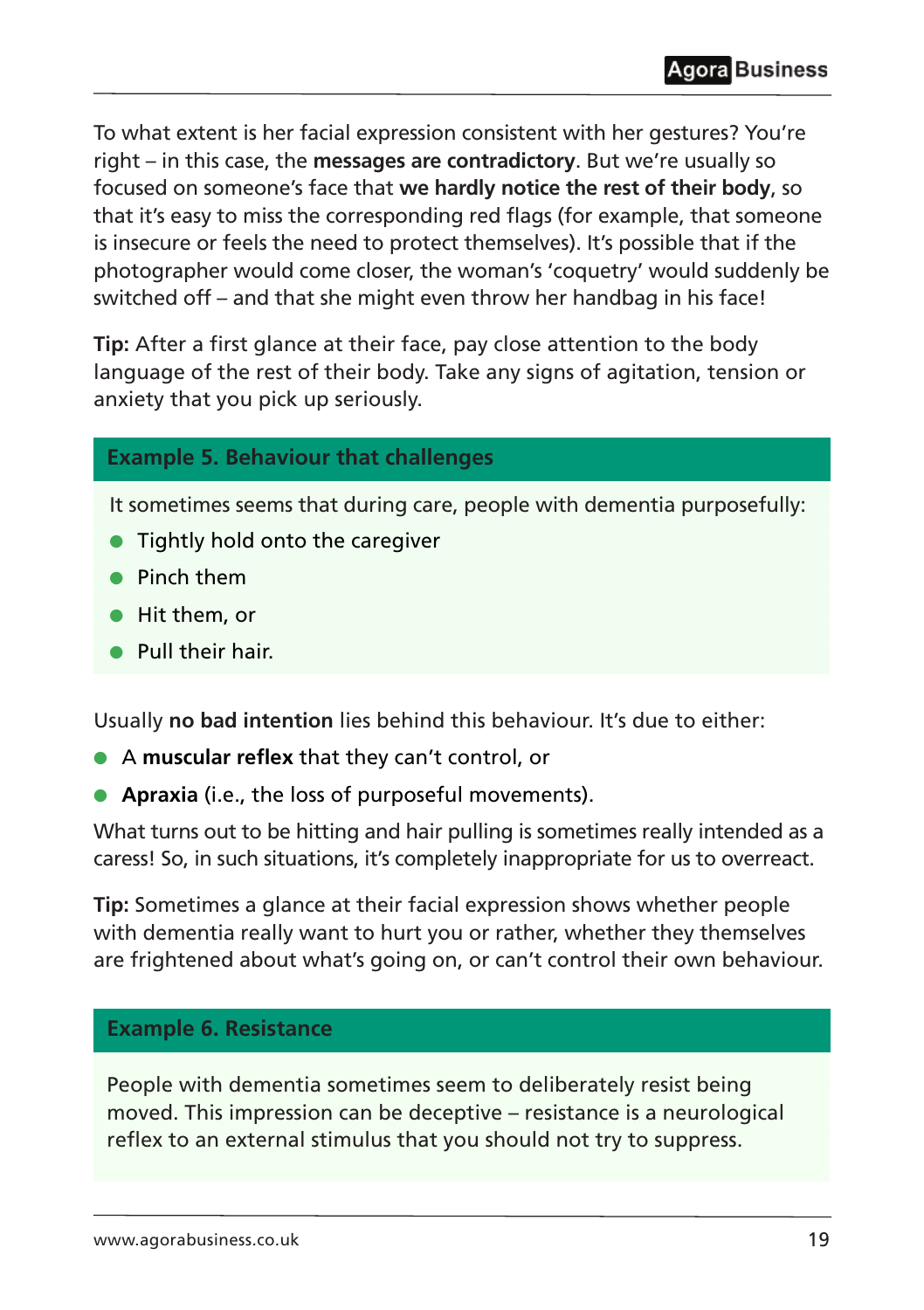## **Agora Business**

So how can you prevent such misunderstandings from occurring in the first place?

**Tip:** Prepare those in your care verbally and non-verbally every time you want to move them. Tell them what you're thinking about doing and demonstrate it to them as a mime. Give them time to understand what you're saying and avoid trying to overcome their physical resistance forcefully – that will only make it worse. It's more effective to let them know that they're hurting you, if that's the case, and tactile stimulation may also help – try to tickle the palm of their hand in order to get them to let go.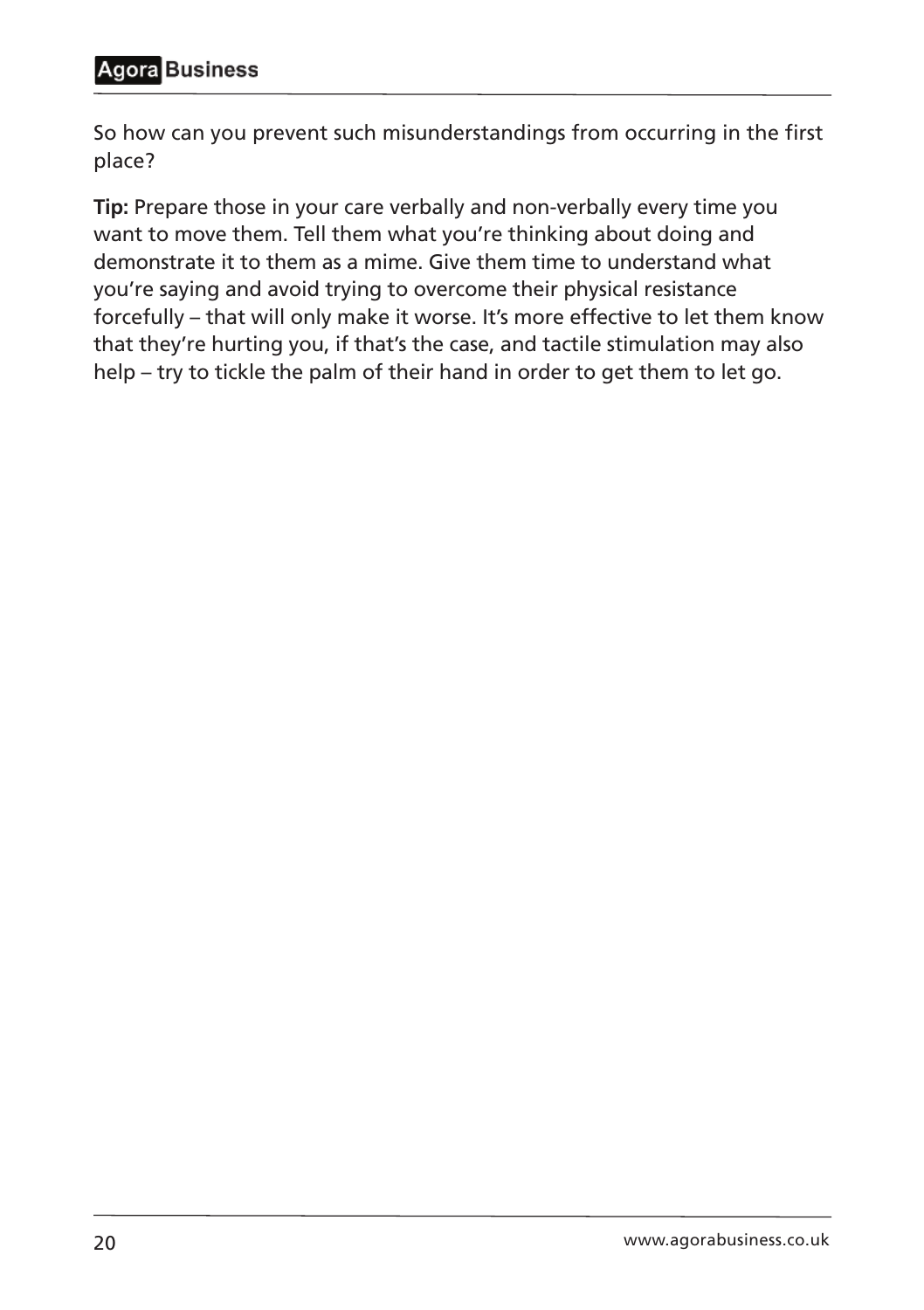## <span id="page-20-0"></span>Pay Particular Attention to the Person's Body Language

You may now say: I already knew most of this. But do you take it sufficiently into consideration in your daily routine?

Unfortunately, there's no panacea that's guaranteed to work at all times. The care of people with dementia remains a highly challenging and incredibly difficult task.

The job is, however, made easier if you consciously use:

- **•** Your facial expressions
- **•** Your voice, and
- **Commanding Your movements.**

in such a way that they won't cause fright, anxiety or insecurity.

And coming back to the example at the beginning of this booklet:

- $\bullet$  If the caregiver had been visible to Mrs Miller from the outset, i.e. if they had sat down in front of her
- $\bullet$  If they had indicated to her in advance, by speaking to her or touching her, or by opening their own mouth, that they intended to help her with eating
- **If they had given her the time necessary to understand their intentions,** and
- $\bullet$  If they had raised the fork to her mouth slowly

Then Mrs Miller might not have hit her but might simply have opened her mouth.